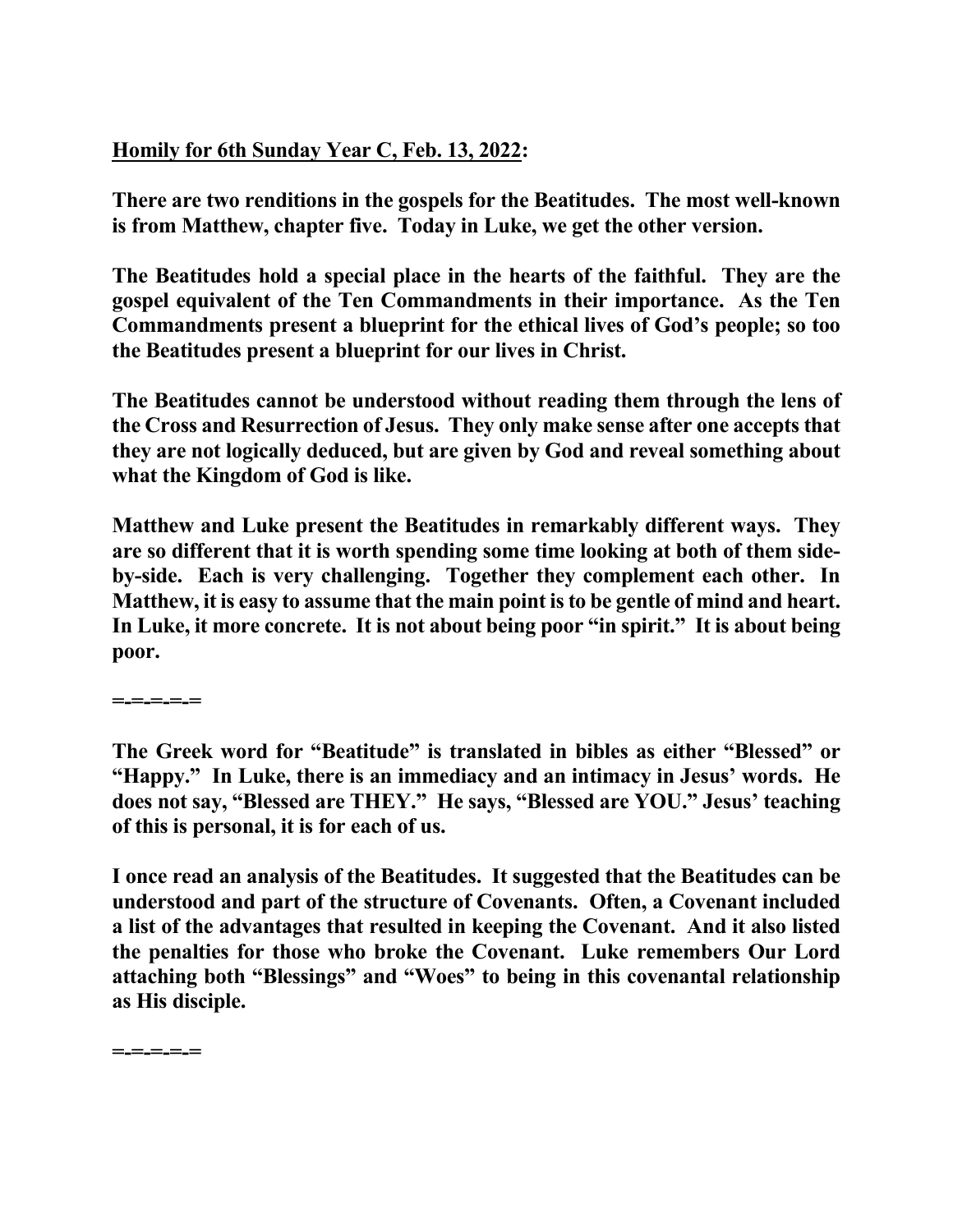**The Beatitudes today are hard to grasp. They come across almost as a reverse of the Hindu belief in "Karma." But instead of suggesting a cosmic justice for virtue or vice; it simply says if you suffer now, you will benefit later - and if you enjoy now, you will suffer later. It is a shocking take on Ecclesiastes, chapter 3, where there is a time to scatter stones and a time to gather them. You had better hope to be going through times of destruction now, so that later will be a time of building and healing.** 

**It is an extreme declaration that, "The Last will be First and the First will be Last." But it doesn't say why.** 

**Es una declaración extrema: "Los últimos serán los primeros y los primeros serán los últimos". Pero no dice por que.** 

**It certainly is a follow-up to our First Reading and Psalm today. They both offer a stark choice. There are only two ways to go: Trust in men or trust in God; follow the law of the Lord or follow the path of the wicked; be a tree planted by water rather than a bush in a desert.** 

**Which do you choose? Blessed or Woe? Life or death? The Lord or wickedness? But in the beatitudes, it is not expressed as a choice between virtue and vice, but one's situation.** 

**=-=-=-=-=** 

**Luke presents us with four choices between "Blesseds" or "Woes."** 

**The First is Poor or Rich. I don't see myself as rich. Of course, when my paycheck is added to the house and food the parish provides, I am doing better than many others who work for the Church. And most of us live above the poverty line. And even many of those who don't at least have a roof over their heads and food on the table. We do better than many who ask for handouts on the streets. And poverty in the United States is totally different than what vast numbers of people live like in third-world nations.** 

**What does it mean for me to choose being poor? To really see that if I have two coats (and I have more than two) the others don't belong to me, but to those who have none? Am I to be a person who does not have even one coat?** 

**The Second choice is hungry or filled. Anymore, I am not even very good at abstaining, let alone fasting. I don't think I have ever gone two days without**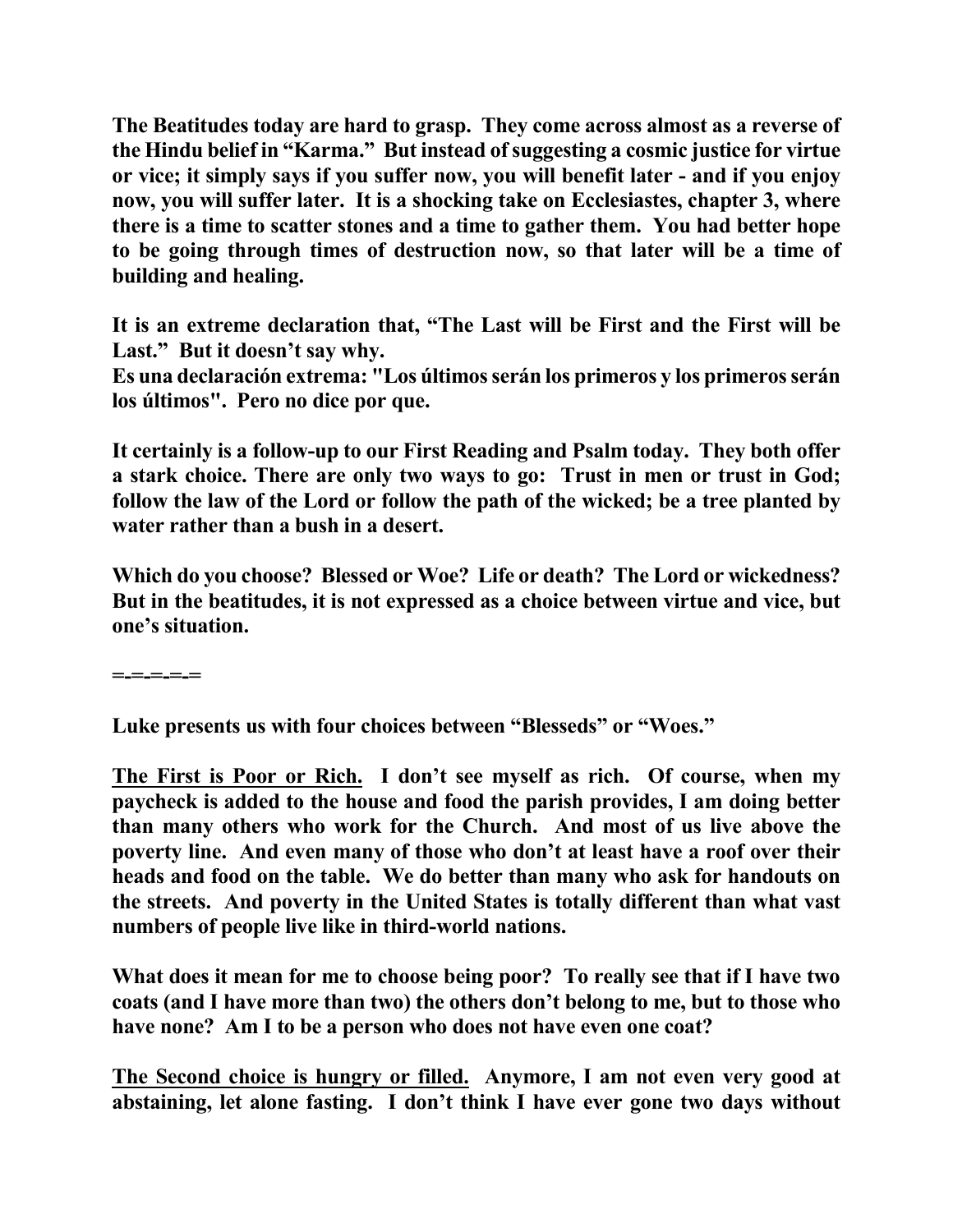**eating – and even then, I had plenty of clean water to drink. I am not good company if my stomach is growling. My weight witnesses to that. I used to comment that the students deserve at least one good snow-day every year. I don't anymore. I have had enough principals tell me that for some families being at school at least insures the students have a breakfast and a lunch that day.** 

**What does it mean for me to choose being hungry? Why is being full now deserving a life of hunger later on? (We once had a parishioner who chose to fast totally from food and water for 48 hours once-a-week. She looked older than her years. But she also had a fire in her eyes and a love of God and scripture that could not be denied.) How do I choose being hungry? How do I choose to at least not be full?** 

**The Third choice is weeping and laughing. I think I have had enough sadness, frustration, oppression, and hurt to last many lifetimes. Until I talk with the person next to me. They have not only plenty more to weep about, but do a lot more weeping. Sometimes they are also the ones who laugh the best. Didn't Christ also say he came that we might have life, and have it to the full.** 

**What does it mean for me to choose weeping? Perhaps a bit less of self-centered weeping, and more weeping with others and for others? Sharing their burdens? Laughter seems that little bit of heaven we humans are gifted with and so much need. What does it mean to choose not to laugh now, that I might laugh later?** 

**The last choice is also the last Beatitude in Matthew. The choice of being hated for the sake of Jesus or being well spoken of. This choice is the most obvious. Many atheists call all believers superstitious. Those who promote immorality (whether in terms of sexuality or greed or violence or prejudice) call Christians haters for understanding that proper behavior stems from respecting the very nature of the person, the object, and the activity.** 

**How do I, without being prideful, make Christ more visible in my life? How do I refuse to "fly under the radar" so that my relationship with Jesus goes unnoticed, un-proclaimed, and un-credited. Christ, after all, is the reason for any virtue I possess.** 

**=-=-=-=-=** 

**These are more questions than answers. The Beatitudes force us to look at how the God of Love turns our fallen world upside down. Those who would save their**